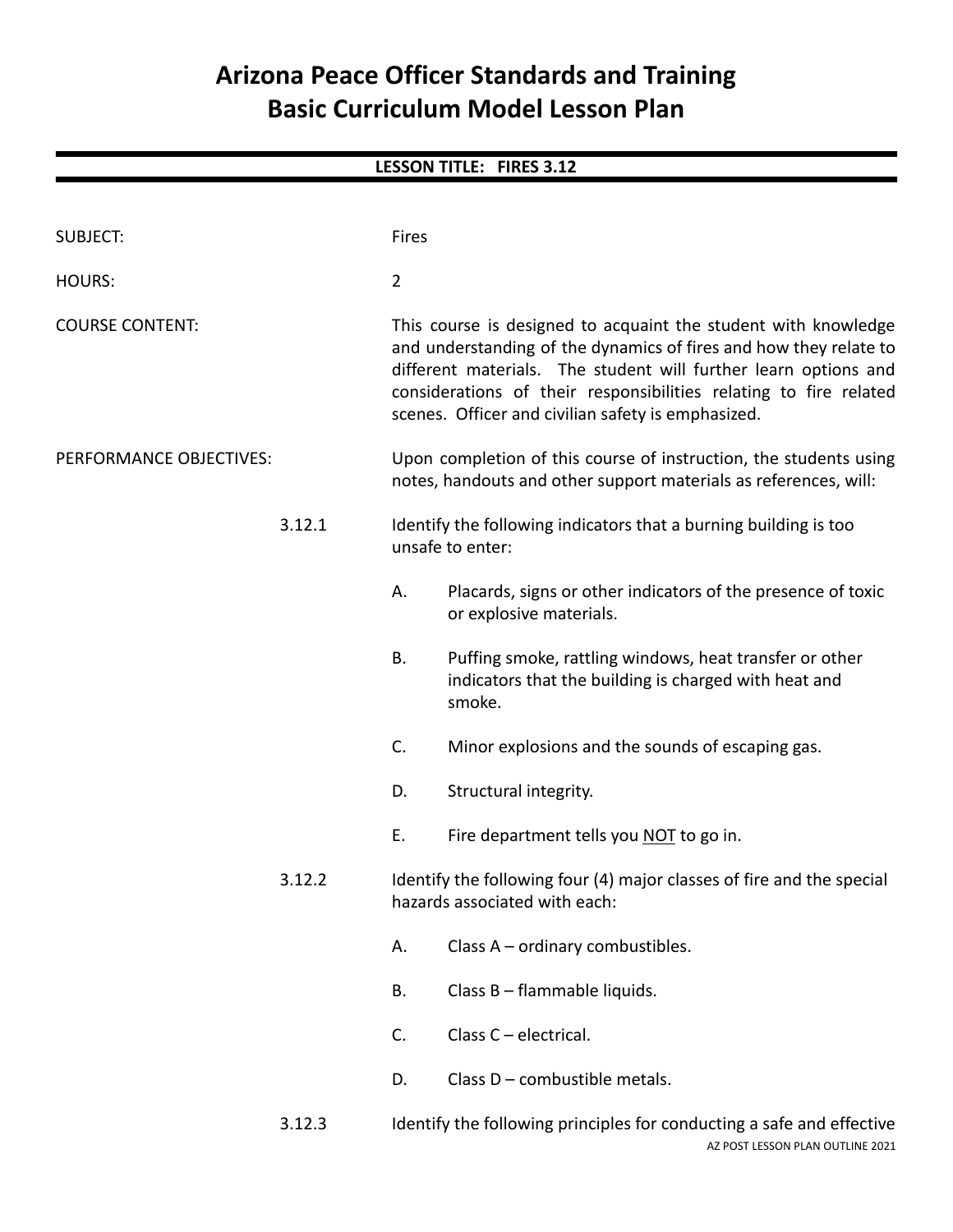| <b>LESSON TITLE:</b> | <b>Fires 3.12</b> | PAGE: 2                                                                                   |
|----------------------|-------------------|-------------------------------------------------------------------------------------------|
|                      |                   | search of a burning structure:                                                            |
|                      |                   | Stay close to the floor.<br>А.                                                            |
|                      |                   | Leave windows closed as you go.<br>В.                                                     |
|                      |                   | C.<br>Remain calm and work at a deliberate pace.                                          |
|                      |                   | Always work in pairs.<br>D.                                                               |
|                      |                   | Considerations.<br>E.                                                                     |
|                      | 3.12.4            | Identify the following with respect to extinguishing a vehicle<br>engine fire:            |
|                      |                   | Proper method of extinguishing.<br>А.                                                     |
|                      |                   | Dangers associated with car fires.<br>В.                                                  |
|                      |                   | C.<br>Dangers associated with electric vehicles.                                          |
|                      |                   | Liabilities associated with acting to extinguish.<br>D.                                   |
|                      | 3.12.5            | Identify the following potential hazards associated with entering a<br>burning structure: |
|                      |                   | Smoke inhalation.<br>А.                                                                   |
|                      |                   | Β.<br>Exposure to toxic fumes.                                                            |
|                      |                   | Presence of explosive materials.<br>C.                                                    |
|                      |                   | Structural integrity.<br>D.                                                               |
|                      |                   | Ε.<br>Burns, puncture wounds, etc.                                                        |
|                      |                   | Opening windows fuels the fire.<br>F.                                                     |
|                      |                   | G.<br>Industrial exposure report.                                                         |
|                      | 3.12.6            | Identify the following with respect to extinguishing a fire on a<br>downed aircraft:      |
|                      |                   | Civilian aircraft.<br>А.                                                                  |
|                      |                   | Military Aircraft.<br>В.                                                                  |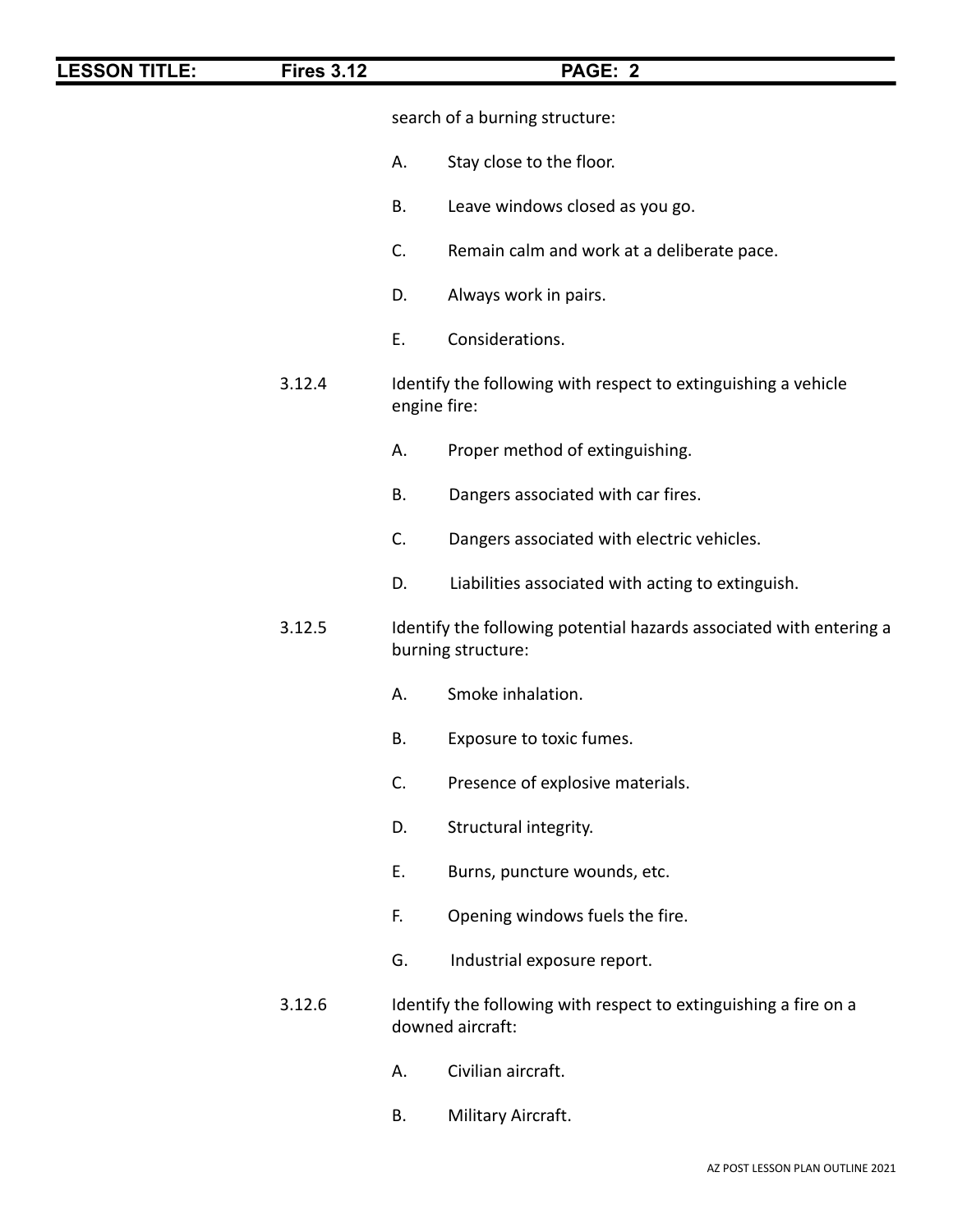| <b>LESSON TITLE:</b>                                     | <b>Fires 3.12</b> |                                                                                                                                            | PAGE: 3                                                                   |  |
|----------------------------------------------------------|-------------------|--------------------------------------------------------------------------------------------------------------------------------------------|---------------------------------------------------------------------------|--|
|                                                          |                   | C.                                                                                                                                         | Ordnance.                                                                 |  |
|                                                          |                   | D.                                                                                                                                         | Material's construction.                                                  |  |
|                                                          |                   | Ε.                                                                                                                                         | Electromagnetic/radar emitting devices.                                   |  |
|                                                          | 3.12.7            | Identify the following as factors to be considered when securing a<br>fire scene:                                                          |                                                                           |  |
|                                                          |                   | А.                                                                                                                                         | Access by fire vehicles/ambulances.                                       |  |
|                                                          |                   | <b>B.</b>                                                                                                                                  | Access to fire hydrants, including placement of hoses<br>across roadways. |  |
|                                                          |                   | C.                                                                                                                                         | Potential for explosions.                                                 |  |
|                                                          |                   | D.                                                                                                                                         | Spread of toxic vapors (i.e., wind direction).                            |  |
|                                                          |                   | E.                                                                                                                                         | Need to redirect traffic for extended periods of time.                    |  |
|                                                          |                   | F.                                                                                                                                         | Potential structure collapse.                                             |  |
|                                                          |                   | G.                                                                                                                                         | Live utilities (e.g., electrical, natural gas, etc.).                     |  |
|                                                          | 3.12.8            | Identify the following factors that should be noted upon arrival at<br>the scene of a potential arson:                                     |                                                                           |  |
|                                                          |                   | А.                                                                                                                                         | Any suspicious person and/or vehicle(s) in the area.                      |  |
|                                                          |                   | В.                                                                                                                                         | Volume and color of smoke.                                                |  |
|                                                          |                   | C.                                                                                                                                         | Distinctive fumes.                                                        |  |
|                                                          |                   | D.                                                                                                                                         | Environmental conditions.                                                 |  |
| DATE FIRST PREPARED:                                     |                   |                                                                                                                                            | December 2000                                                             |  |
| PREPARED BY:                                             |                   |                                                                                                                                            | <b>SME Committee</b>                                                      |  |
| <b>REVIEWED - REVISED:</b><br><b>REVIEWED - REVISED:</b> |                   | Date: December 2000<br><b>SME Committee</b><br>Detective J. Whitbede, Pima County S.O.<br>and Deputy Chief W. Fleger<br>Date: January 2002 |                                                                           |  |
| <b>REVIEWED - REVISED:</b>                               |                   | <b>SME Committee Chair</b><br>Date: October 2002                                                                                           |                                                                           |  |
| <b>REVIEWED - REVISED:</b><br><b>REVIEWED - REVISED:</b> |                   | AZ POST (Word)<br>Date: February 2003                                                                                                      |                                                                           |  |
| <b>REVIEWED - REVISED:</b><br><b>REVIEWED - REVISED:</b> |                   | <b>SME Committee</b><br>Date: July 2004<br><b>Richard Watling</b><br>Date: November 2004<br><b>Richard Watling</b><br>Date: October 2005   |                                                                           |  |
|                                                          |                   |                                                                                                                                            |                                                                           |  |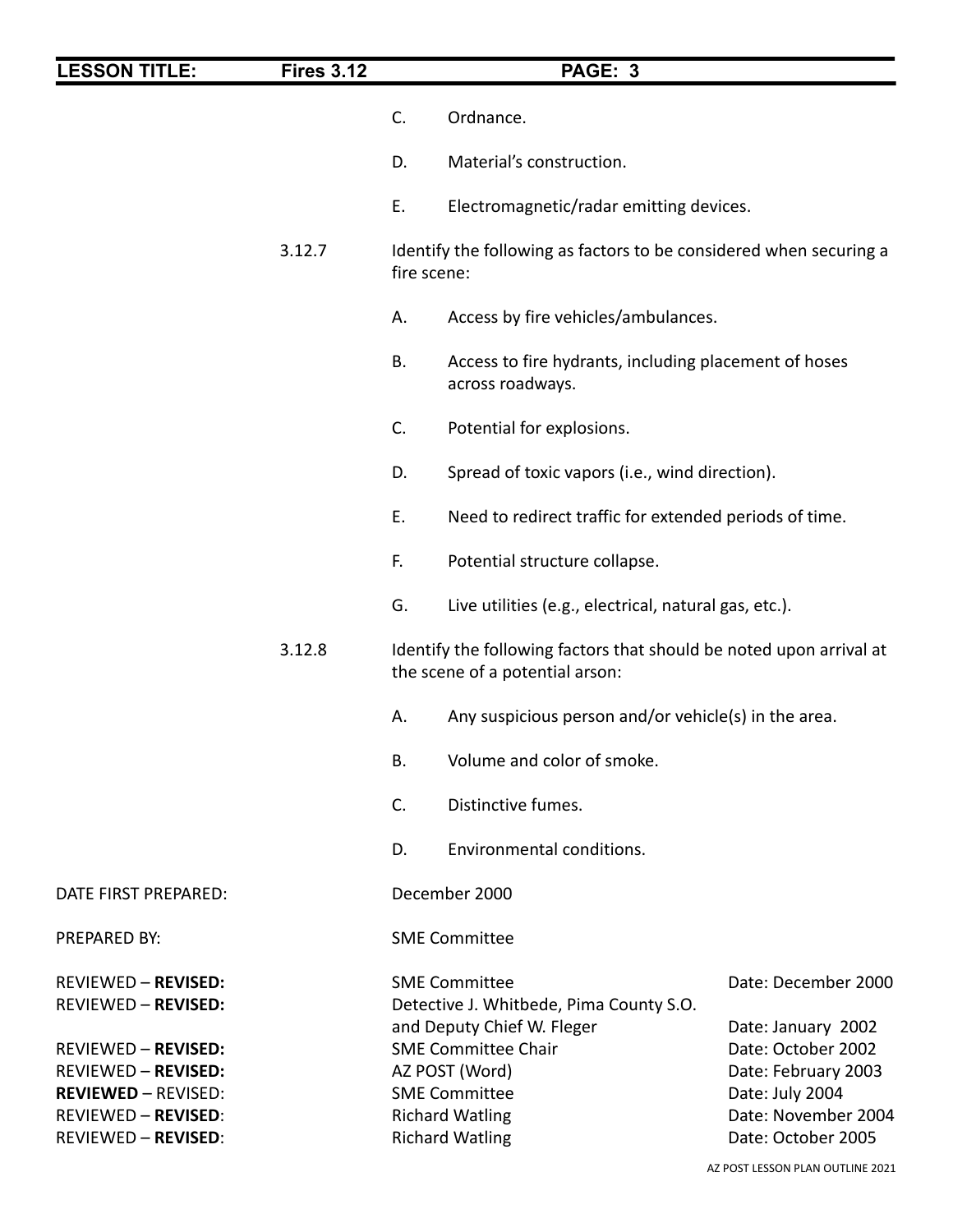| <b>LESSON TITLE:</b>             | <b>Fires 3.12</b> | PAGE: 4                                                                                                                                                                                                                |                     |
|----------------------------------|-------------------|------------------------------------------------------------------------------------------------------------------------------------------------------------------------------------------------------------------------|---------------------|
|                                  |                   |                                                                                                                                                                                                                        |                     |
| <b>REVIEWED - REVISED:</b>       |                   | <b>SME Committee</b>                                                                                                                                                                                                   | Date: April 2008    |
| <b>REVIEWED - REVISED:</b>       |                   | Lt. Dave Kelly, ALEA                                                                                                                                                                                                   | Date: November 2009 |
| <b>REVIEWED - REVISED:</b>       |                   | <b>SME Committee</b>                                                                                                                                                                                                   | Date: May 2010      |
| <b>REVIEWED - REVISED:</b>       |                   | <b>SME Committee</b>                                                                                                                                                                                                   | Date: November 2011 |
| <b>REVIEWED - REVISED:</b>       |                   | <b>SME Committee</b>                                                                                                                                                                                                   | Date: November 2012 |
| <b>REVIEWED - REVISED:</b>       |                   | <b>SME Committee</b>                                                                                                                                                                                                   | Date: November 2014 |
| <b>REVIEWED - REVISED:</b>       |                   | John Metha, Yuma Fire                                                                                                                                                                                                  | Date:September 2021 |
|                                  |                   | SSGt John Siebenaler, 633 CES/CEF USAF                                                                                                                                                                                 |                     |
| <b>REVIEWED - REVISED:</b>       |                   | AZPOST(Docx)                                                                                                                                                                                                           | Date:September 2021 |
| AZ POST - APPROVAL:              |                   | <b>Richard Watling</b>                                                                                                                                                                                                 | Date: November 2014 |
| AZ POST - APPROVAL:              |                   | Lori Wait                                                                                                                                                                                                              | Date: October 2021  |
| <b>INSTRUCTOR REFERENCES:</b>    |                   | S.A.L.E.T.C. 3.12 lesson plan. Code of Federal Regulations (CFR),<br>A.R.S Title 49, National Fire Protection Association, Guide to<br>Hazardous Materials hand book 2020 edition. National Fire<br>Academy, and FEMA. |                     |
| <b>CLASS LEVEL:</b>              |                   | Student.                                                                                                                                                                                                               |                     |
| <b>TRAINING AIDS:</b>            |                   | http://www.azleg.gov/ArizonaRevisedStatutes.asp                                                                                                                                                                        |                     |
| <b>INSTRUCTIONAL STRATEGY:</b>   |                   | Interactive lecture and class discussion.                                                                                                                                                                              |                     |
| LESSON PLAN SUCCESS CRITERIA:    |                   | 70% or higher on a written, multiple choice examination.                                                                                                                                                               |                     |
| DATE RELEASED TO THE SHARE FILE: |                   | May 27, 2022                                                                                                                                                                                                           |                     |

## **I. INTRODUCTION**

A. Instructor – (self) introduction.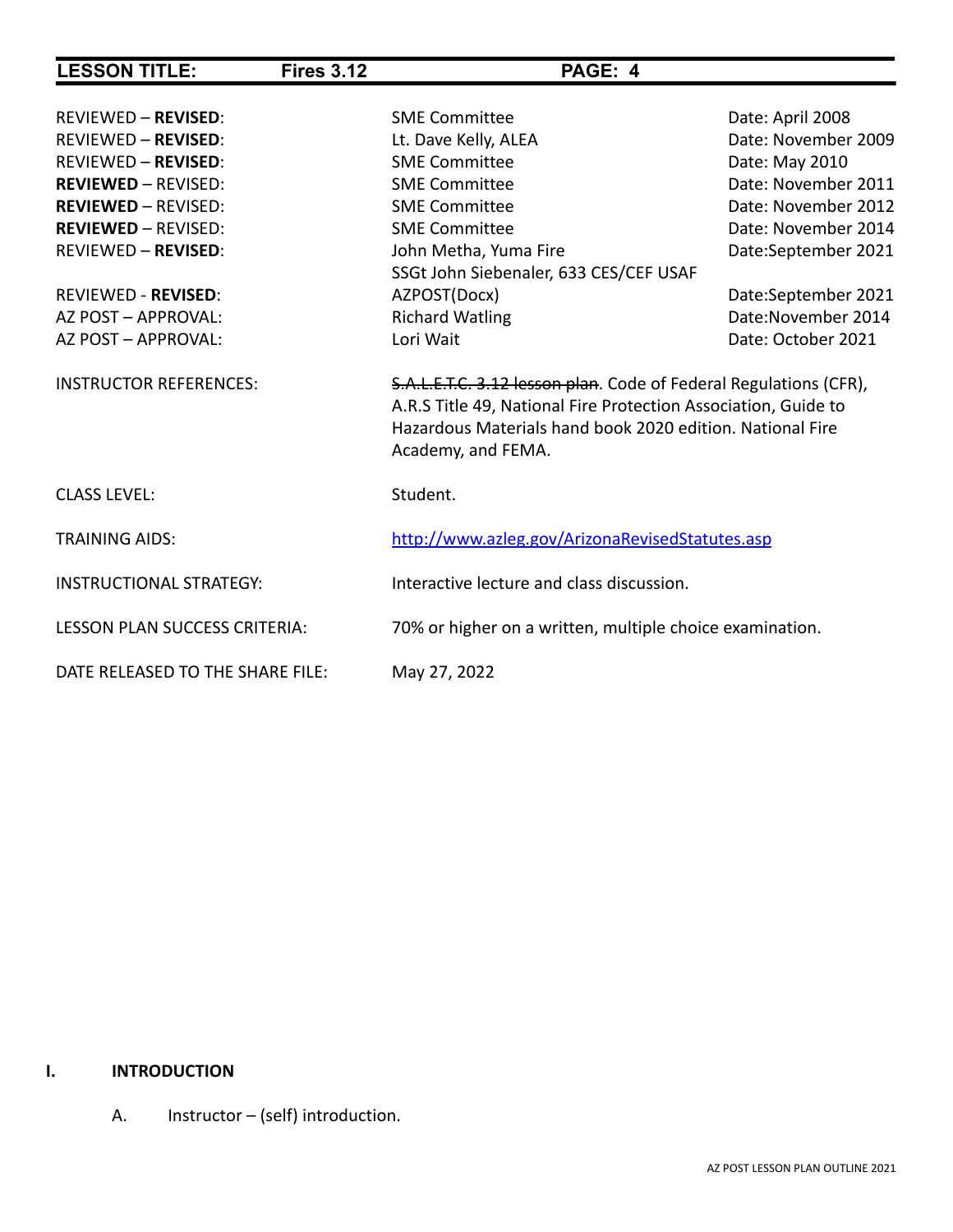- B. Preview of performance objectives.
- C. Upon completion of this course of instruction, the students using notes,handouts and other support materials as references, within the allotted time, will:
- 3.12.1 Identify the following indicators that a burning building is too unsafe to enter:
	- A. Placards, signs or other indicators of the presence of toxic or explosive materials.
	- B. Puffing smoke, rattling windows, heat transfer or other indicators that the building is charged with heat and smoke.
	- C. Minor explosions and the sounds of escaping gas.
	- D. Structural integrity.
	- E. Fire department tells you NOT to go in.
- 3.12.2 Identify the following four (4) major classes of fire and the special hazard associated with each:
	- A. Class A ordinary combustibles.
	- B. Class B flammable liquids.
	- C. Class C electrical.
	- D. Class D combustible metals.
- 3.12.3 Identify the following principles for conducting a safe and effective search of a burning structure:
	- A. Stay close to the floor.
	- B. Leave windows closed as you go.
	- C. Remain calm and work at a deliberate pace.
	- D. Always work in pairs.
	- E. Considerations.
- 3.12.4 Identify the following with respect to extinguishing a vehicle engine fire:
	- A. Proper method of extinguishing.
	- B. Dangers associated with car fires.
	- C. Dangers associated with electric vehicles.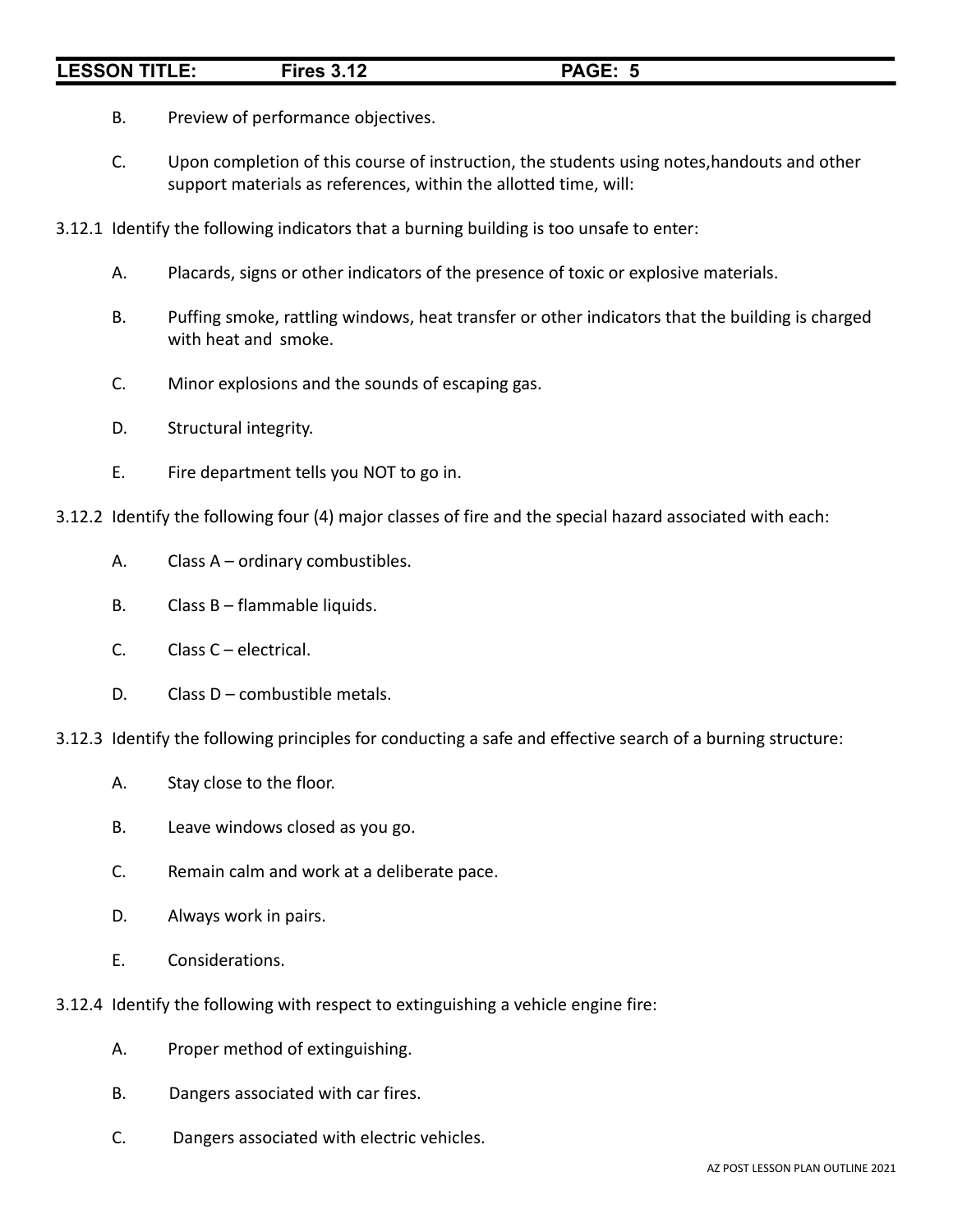D. Liabilities associated with acting to extinguish.

3.12.5 Identify the following potential hazards associated with entering a burning structure:

- A. Smoke inhalation.
- B. Exposure to toxic fumes.
- C. Presence of explosive materials.
- D. Structural integrity.
- E. Burns, puncture wounds, etc.
- F. Opening windows fuels the fire.
- G. Industrial exposure report.
- 3.12.6 Identify the following with respect to extinguishing a fire on a downed aircraft:
	- A. Civilian aircraft.
	- B. Military Aircraft.
	- C. Ordnance.
	- D. Material's construction.
	- E. Electromagnetic/radar emitting devices.
- 3.12.7 Identify the following as factors to be considered when securing a fire scene:
	- A. Access by fire vehicles/ambulances.
	- B. Access to fire hydrants, including placement of hoses across roadways.
	- C. Potential for explosions.
	- D. Spread of toxic vapors (i.e., wind direction).
	- E. Need to redirect traffic for extended periods of time.
	- F. Potential structure collapse.
	- G. Live utilities (e.g., electrical, natural gas, etc.).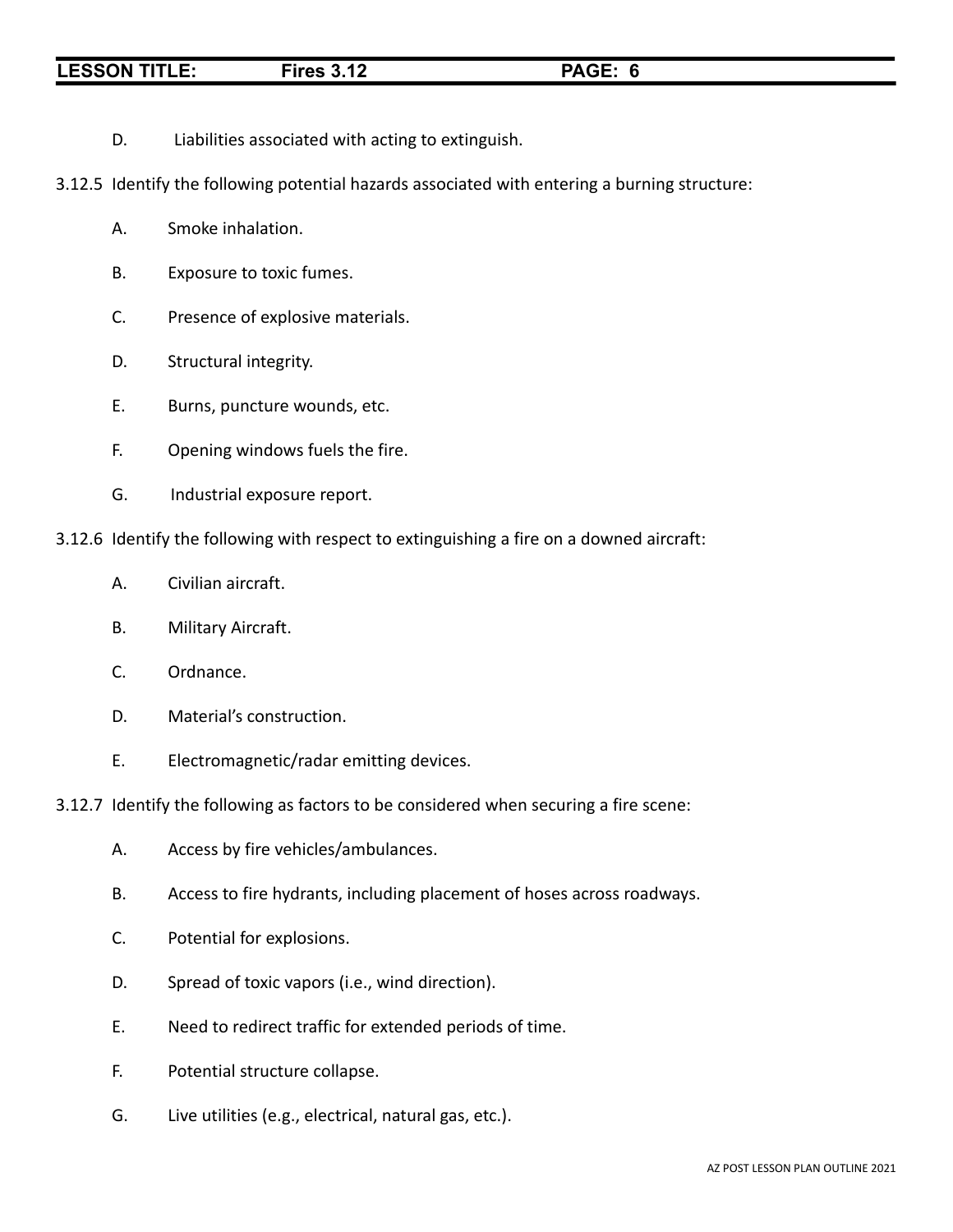|    | <b>ESSON TITLE:</b> |            |                       | <b>Fires 3.12</b>                                    | <b>PAGE: 7</b>                                                                                                                                                                              |              |
|----|---------------------|------------|-----------------------|------------------------------------------------------|---------------------------------------------------------------------------------------------------------------------------------------------------------------------------------------------|--------------|
|    |                     |            |                       |                                                      | 3.12.8 Identify the following factors that should be noted upon arrival at the scene of a potential arson:                                                                                  |              |
|    | А.                  |            |                       | Any suspicious person and/or vehicle(s) in the area. |                                                                                                                                                                                             |              |
|    | <b>B.</b>           |            |                       | Volume and color of smoke.                           |                                                                                                                                                                                             |              |
|    | C.                  |            | Distinctive fumes.    |                                                      |                                                                                                                                                                                             |              |
|    | D.                  |            |                       | Environmental conditions.                            |                                                                                                                                                                                             |              |
| П. |                     |            |                       |                                                      | <b>INDICATORS THAT A BURNING BUILDING IS TOO UNSAFE TO ENTER</b>                                                                                                                            | P.O. 3.12.1  |
|    | А.                  |            |                       | Hazardous materials guide handbook.                  | Placards, signs or other indicators of the presence of toxic or explosive materials. Refer to the                                                                                           | P.O. 3.12.1A |
|    | B.                  | backdraft. |                       |                                                      | Puffing smoke, rattling windows, heat transfer or other indicators that the building is charged<br>with heat and smoke. Smoked out or soot covered windows are in indication of a potential | P.O. 3.12.1B |
|    | C.                  |            |                       | Minor explosions and the sounds of escaping gas.     |                                                                                                                                                                                             | P.O. 3.12.1C |
|    | D.                  |            | Structural integrity. |                                                      |                                                                                                                                                                                             | P.O. 3.12.1D |
|    | Ε.                  |            |                       | Fire department tells you NOT to go in.              |                                                                                                                                                                                             | P.O. 3.12.1E |
| Ш. |                     |            |                       | THE FOUR (4) MAJOR CLASSES OF FIRE                   |                                                                                                                                                                                             | P.O. 3.12.2  |
|    | А.                  |            |                       | Class A - ordinary combustibles.                     |                                                                                                                                                                                             | P.O. 3.12.2A |
|    |                     | 1.         |                       | Ordinary combustible materials:                      |                                                                                                                                                                                             |              |
|    |                     |            | a.                    | Wood.                                                |                                                                                                                                                                                             |              |
|    |                     |            | b.                    | Cloth.                                               |                                                                                                                                                                                             |              |
|    |                     |            | c.                    | Paper.                                               |                                                                                                                                                                                             |              |
|    |                     |            | d.                    | Rubber.                                              |                                                                                                                                                                                             |              |
|    |                     |            | e.                    | Plastics.                                            |                                                                                                                                                                                             |              |

2. Be very conscious of officer safety concerns regarding:

a. Heat.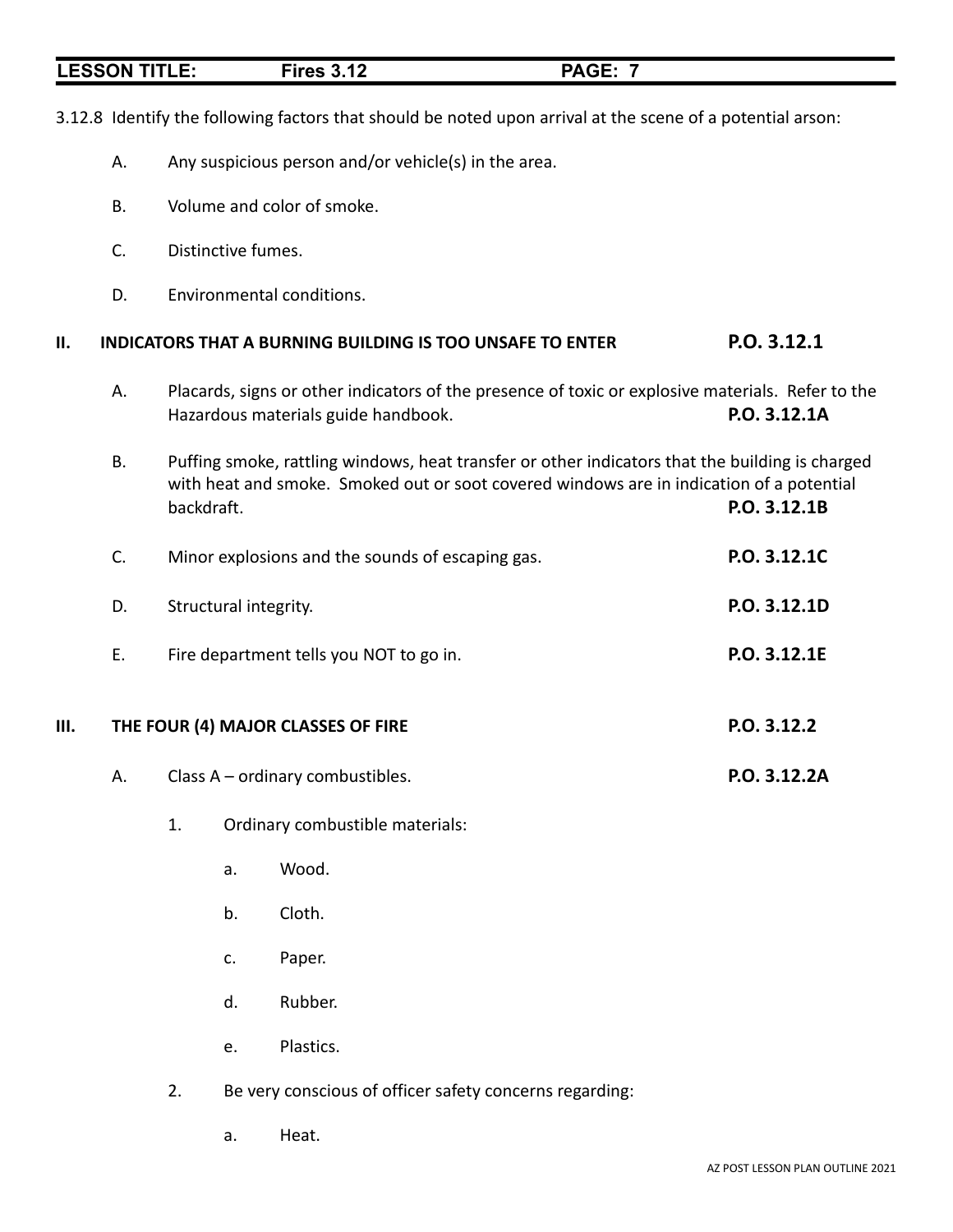|     |    |    | b.                    | Carbon monoxide.                                                             |              |
|-----|----|----|-----------------------|------------------------------------------------------------------------------|--------------|
|     |    |    | c.                    | Toxic gasses.                                                                |              |
|     |    |    | d.                    | Smoke-decreased visibility.                                                  |              |
|     | В. |    |                       | Class B – flammable liquids (includes greases and gasses).                   | P.O. 3.12.2B |
|     |    | 1. | High heat.            |                                                                              |              |
|     |    | 2. |                       | Rapid spread/explosions.                                                     |              |
|     |    | 3. |                       | Water alone may increase fire.                                               |              |
|     | C. |    | Class C - electrical. |                                                                              | P.O. 3.12.2C |
|     |    | 1. |                       | Electrocution.                                                               |              |
|     |    | 2. | Flash burn.           |                                                                              |              |
|     | D. |    |                       | Class D - combustible metals.                                                | P.O. 3.12.2D |
|     |    |    |                       |                                                                              |              |
|     |    | 1. |                       | Includes: Magnesium, titanium and zirconium.                                 |              |
|     |    | 2. |                       | Extremely high heat.                                                         |              |
|     |    | 3. |                       | Water application may cause rapid acceleration or explosion.                 |              |
| IV. |    |    |                       | PRINCIPLES FOR CONDUCTING A SAFE AND EFFECTIVE SEARCH OF A BURNING STRUCTURE |              |
|     |    |    |                       | <b>INSTRUCTOR NOTE:</b> Only do when absolutely necessary and safe to enter. |              |
|     | А. |    |                       | Can it be done without you becoming a victim?                                | P.O. 3.12.3  |
|     | В. |    |                       | When not to enter a burning structure:                                       |              |
|     |    | 1. |                       | Imminent structural collapse.                                                |              |
|     |    | 2. |                       | Firefighters tell you not to.                                                |              |
|     |    | 3. |                       | Total burning of all fuels/ the structure is fully engulfed.                 |              |
|     | C. |    |                       | "If you can safely enter", stay close to the floor; stay low.                | P.O. 3.12.3A |
|     | D. |    |                       | "If you can safely enter", Keep windows closed as you go.                    | P.O. 3.12.3B |
|     |    |    |                       |                                                                              |              |

AZ POST LESSON PLAN OUTLINE 2021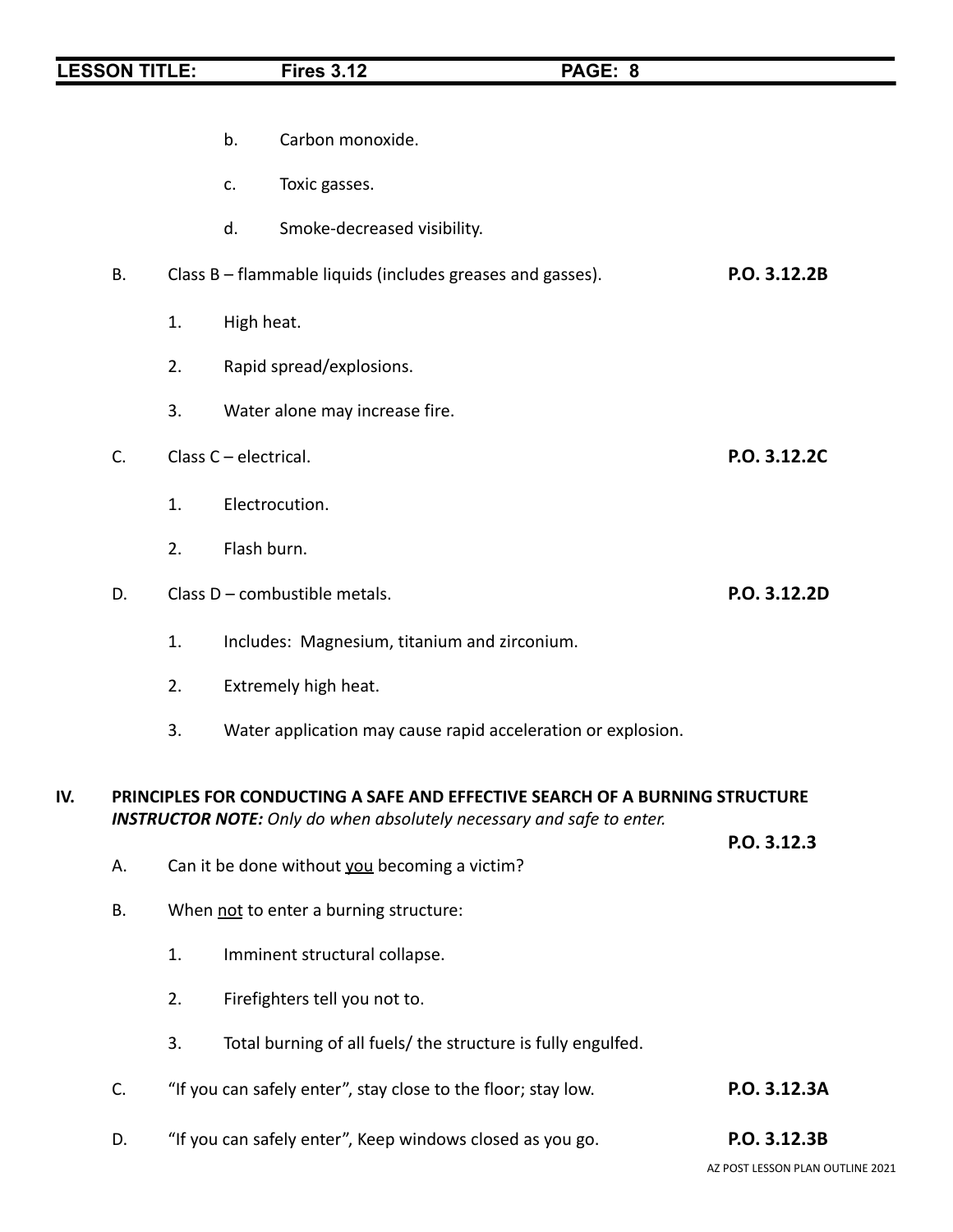| <b>LESSON TITLE:</b> | Firac 3 12<br>. J. IZ<br>≂- |  |
|----------------------|-----------------------------|--|
|                      |                             |  |

| E. | "If you can safely enter", Remain calm and work at a deliberate pace. | P.O. 3.12.3C |
|----|-----------------------------------------------------------------------|--------------|
| E. | "If you can safely enter", Always work in pairs.                      | P.O. 3.12.3D |
| G. | Considerations.                                                       | P.O. 3.12.3E |

- 1. Visibility due to smoke.
	- a. Disorientation.
	- b. You can get lost inside.
	- c. The smoke can make it so your eyes will not want to open or tear over. This will make vision more difficult or impossible.
- 2. Gasses or poisonous fumes.
	- a. Most homes have furniture made with synthetic materials. When those burn, they emit poisonous fumes that are not visible.
	- b. The fumes/gasses can displace oxygen. If oxygen levels drop too low, you can pass out. There is no warning and it happens quickly. Anyone going in to save you will also become a victim without a Self-Contained Breathing Apparatus.

*INSTRUCTOR NOTE: Similar in principle to confined space entry. Outside gasses can displace oxygen. Loss of consciousness is immediate. Filtration masks will not help. This is where a SCBA is required.*

### **V. FIRE CHEMISTRY AND FIRE BEHAVIOR**

- A. Fire chemistry.
	- 1. Fire is a self-sustained, rapid oxidation process, accompanied by the evolution of heat and light in varying intensities.
	- 2. Fire tetrahedron: Oxygen, heat fuel and an uninhibited chain reaction. *INSTRUCTOR NOTE: the combustion reaction of a fire.*
- B. Fire behavior.
	- 1. Fire burns up and out. *INSTRUCTOR NOTE: "V" pattern.*
	- 2. Smoke and flame color can sometimes give an indication of what is burning. *INSTRUCTOR NOTE: Black = hydrocarbons (tires), green=copper.*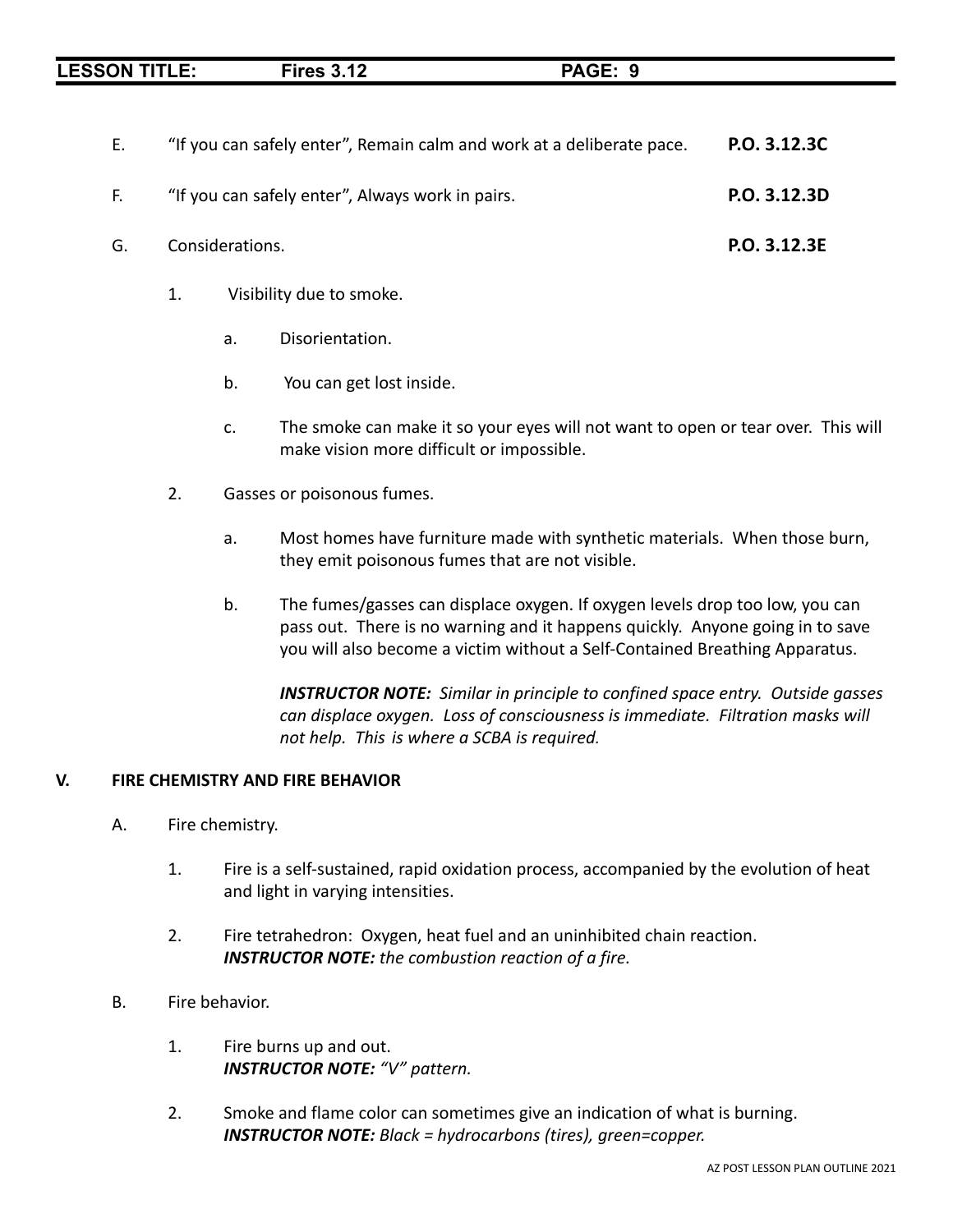- 3. Three (3) types of heat transfer:
	- a. Conduction: Direct contact.
	- b. Convection: Changes in density of gasses. *INSTRUCTOR NOTE: Similar to a convection oven.*
	- c. Radiation: Infrared radiation. *INSTRUCTOR NOTE: The sun.*
- 4. Three (3) stages of a fire:
	- a. Incipient: Begins at time of ignition. *INSTRUCTOR NOTE: Oxygen content in the air is about 21%.*
	- b. Freeburn: Fuel burning, temperature rising, gas and soot collection. *INSTRUCTOR NOTE: Flashover is possible.*
	- c. Smoldering: Ambient oxygen is below 15%-16%, flame cannot exist. *INSTRUCTOR NOTE: Backdrafts are possible.*
- 5. Definitions:
	- a. Flashover: Simultaneous ignition of all fuel in a room.
	- b. Backdrafts: The ignition of accumulated soot/gases with the introduction of oxygen.

### **VI. EXTINGUISHING A VEHICLE ENGINE FIRE P.O. 3.12.4**

- A. Analyze the fire; can you put it out with a hand extinguisher? **P.O. 3.12.4A** *INSTRUCTOR NOTE: Do not open the hood all the way- if safe, just enough to use the extinguisher.*
	- 1. Use equipment available to you.
	- 2. Consider wind/weather conditions stay up wind.
	- 3. Protect self and others from injury officer safety.
	- 4. Some cars have mounts or the engines made of magnesium. If this catches on fire, the addition of water will make it worse and burn hotter.
- B. Beware of exploding parts. They can cause serious injury or death.
	- 1. Bumper pistons.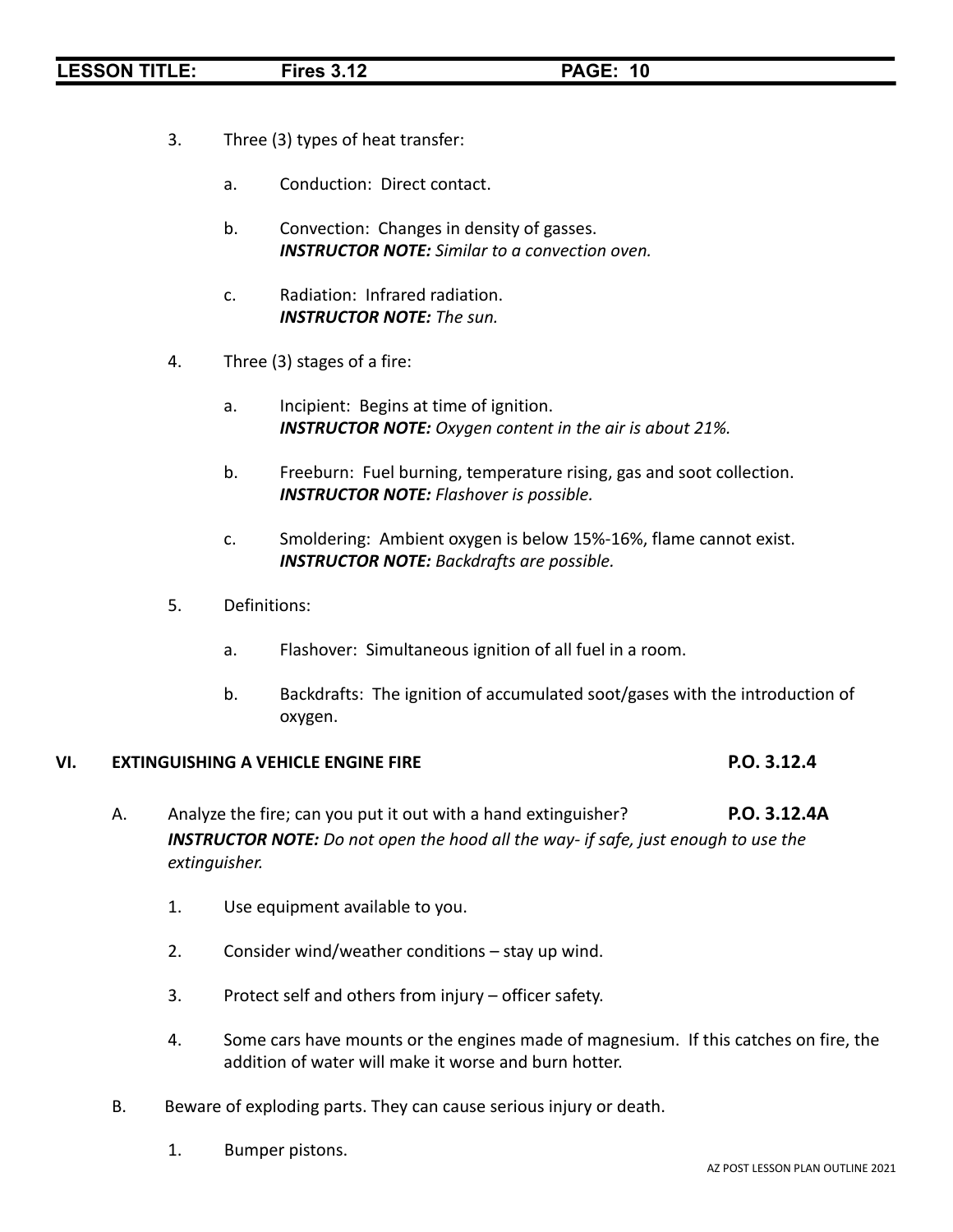**P.O. 3.12.4B**

- 2. Struts.
- 3. Airbags.
- 4. Tires.
- 5. Leaking or pools of gasoline.
- C. Electric Vehicles. **P.O. 3.12.4C**
	- 1. Can pass an electric current to the exterior surfaces of the car from a short.
	- 2. Can electrify water or liquids surrounding the vehicle.
	- 3. Multiple access points around the vehicle to cut off power from the batteries.
	- 4. If you see a bright fire, the batteries have ignited.
- D. Consider fire proximity to other potential hazards:
	- 1. Gas station.
		- a. Emergency pump cut off located on the building or service area.
		- b. Gas tank storage access holes in the ground.
	- 2. Propane tanks.
- E. Attack the fire directly source, at the base.
- F. Liability issues: **P.O. 3.12.4D**
	- 1. Increased damage to vehicles.
	- 2. Carelessness, injury to persons.

### **VII. HAZARDS ASSOCIATED WITH ENTERING A BURNING STRUCTURE P.O. 3.12.5**

- A. As a police officer, you do not have protective equipment to safely enter most fire scenes.
	- 1. Officer safety is a must.
	- 2. Always search in pairs. *INSTRUCTOR NOTE: Remember, you should be a part of the solution, not part of the*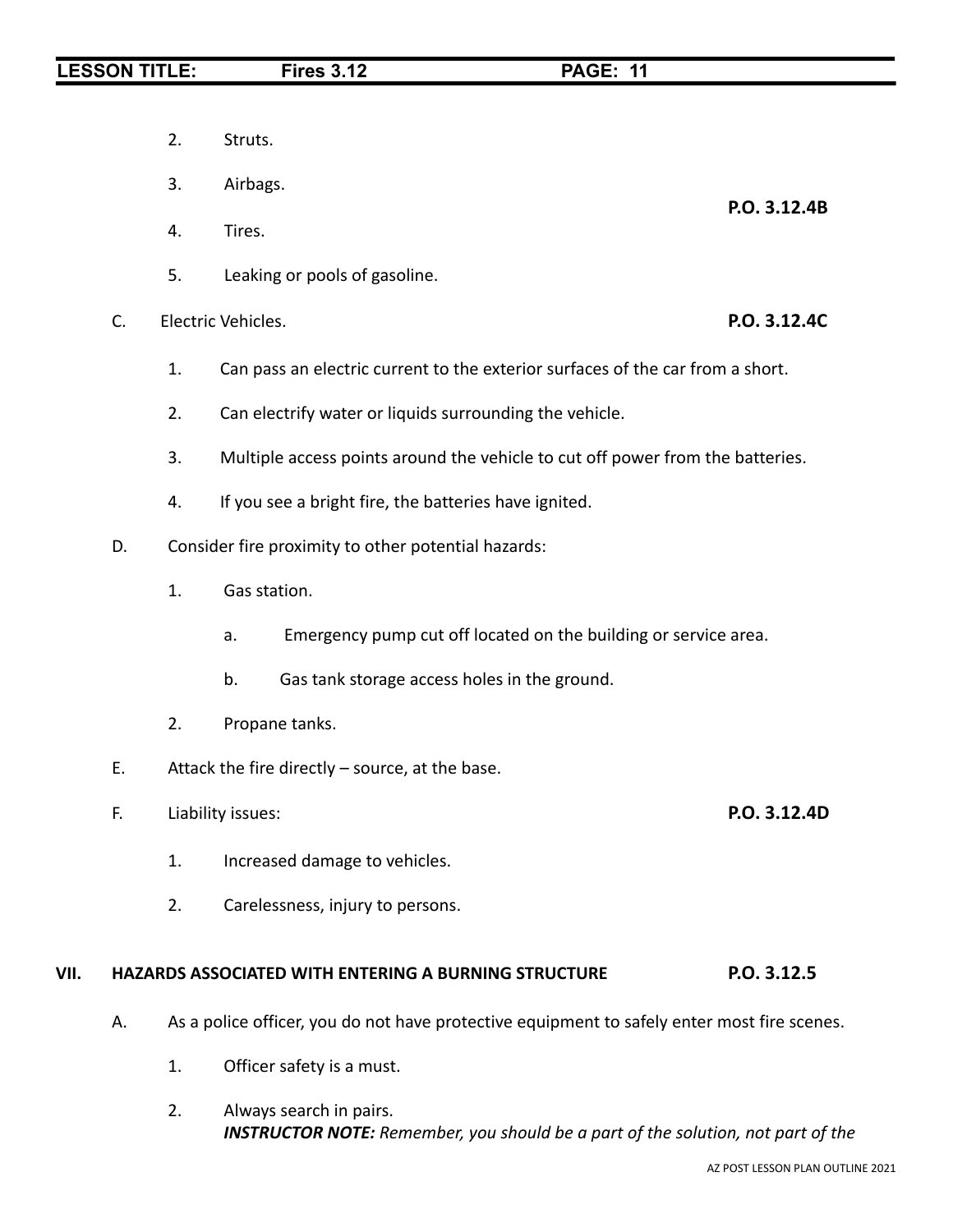*problem.*

| <b>B.</b> |    | Personal health hazards: | P.O. 3.12.5A                                                                                                                                                                                                                             |              |
|-----------|----|--------------------------|------------------------------------------------------------------------------------------------------------------------------------------------------------------------------------------------------------------------------------------|--------------|
|           | 1. | oxygen).                 | Smoke inhalation - carbon monoxide has an affinity for hemoglobin (210x more than                                                                                                                                                        |              |
|           | 2. |                          | Exposure to toxic fumes - lung and skin damage.                                                                                                                                                                                          | P.O. 3.12.5B |
|           | 3. |                          | Presence of explosive materials.                                                                                                                                                                                                         | P.O. 3.12.5C |
|           | 4. |                          | Structural integrity, possible collapse - walks and roof.                                                                                                                                                                                | P.O. 3.12.5D |
|           |    | a.                       | A sagging roof is an indication that the roof will eminently collapse. Metal<br>pinging sound(s) indicated the metal truss supports are popping off. This is a<br>a great indicator the roof is compromised and may imminently collapse. |              |
|           |    | b.                       | Smoke from under the roof is an indicator of fire in the attic and is spreading<br>rapidly.                                                                                                                                              |              |
|           | 5. |                          | Burns, puncture wounds, etc.                                                                                                                                                                                                             | P.O. 3.12.5E |
|           | 6. |                          | Opening a window fuels the fire.                                                                                                                                                                                                         | P.O. 3.12.5F |
|           | 7. |                          | Industrial exposure report.                                                                                                                                                                                                              | P.O. 3.12.5G |
|           |    | a.                       | Consider an industrial exposure report for any instance of smoke inhalation, toxic<br>fumes, skin/lung damage, burns or puncture wounds.                                                                                                 |              |

b. What may not be affecting you today, may affect you tomorrow.

# C. Additional hazards:

- 1. Flashover the simultaneous ignition of all combustibles in a room.
- 2. Backdraft the resulting explosion when oxygen is improperly introduced to a confined space.
- 3. Smoke is fuel. Where there is smoke, fire is there in some form.
- 4. Your uniform is polyester or synthetic uniforms are very flammable and can melt. Melted materials will require medical scrubbing to be removed from your skin!

## **VIII. HAZARDS ASSOCIATED WITH A DOWNED AIRCRAFT P.O. 3.12.6**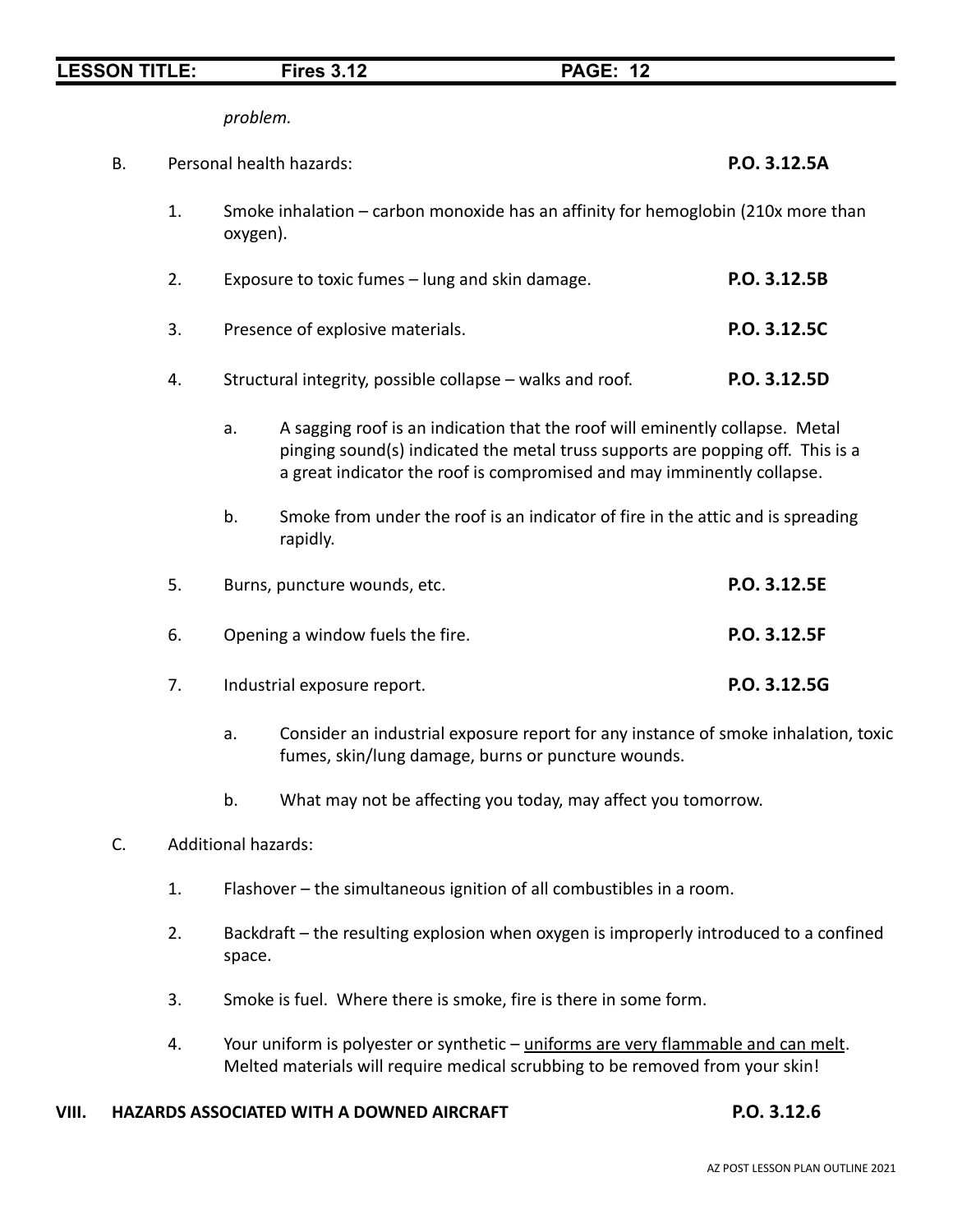# A. An aircraft incident, whether it is a mid-air collision or a crash landing, does not happen often. Aircraft present some different challenges.

1. A running engine may present propeller or jet intake issues. Stay clear of any moving parts or air intakes. For jet intake considerations 50 feet in front/ 250 to the rear. **P.O. 3.12.6A**

- 2. Aircraft tires run at much higher levels. Between 200 and 295 psi. This can present a danger of exploding tires. **P.O. 3.12.6B**
- 3. Aircraft brakes can overheat, explode or catch fire if they have been applied extremely hard.
- 4. Military aircraft. **P.O. 3.12.6C**

# a. Potential live ordnance. Explosives, flares, ammunition. If a rocket or flare is burning, let it burn. \*\*\*\*DO NOT ATTEMPT TO EXTINGUISH\*\*\*\*\*

- b. Larger external (potentially detachable) fuel pods.
- c. Military aircraft can have construction materials that burn and emit higher levels of toxic fumes than conventional aircraft. Modern fighter aircraft have unique construction materials that are hazardous when burned. Treat as HazMat. **P.O. 3.12.6D**
- d. Military aircraft will contain high power electromagnetic and radar emitting device(s). Caution and care should be taken to avoid or limit the exposure to these devices. **P.O. 3.12.6E**
- e. Depending on where the aircraft goes down, you may end up with a scene involving aircraft, vehicle, structure or all three.
- f. Most equipment of military aircraft is sensitive or classified in nature. Consider and extended perimeter when making your scene assessments.

# **IX. SECURING A FIRE SCENE**

| А. | Safety. | P.O. 3.12.7 |                 |              |
|----|---------|-------------|-----------------|--------------|
|    | 1.      |             | Wind direction. | P.O. 3.12.7D |
|    |         | a.          | Smoke.          |              |
|    |         | b.          | Toxic vapors.   |              |
|    |         |             |                 |              |

c. Potential for explosions. **P.O. 3.12.7C** AZ POST LESSON PLAN OUTLINE 2021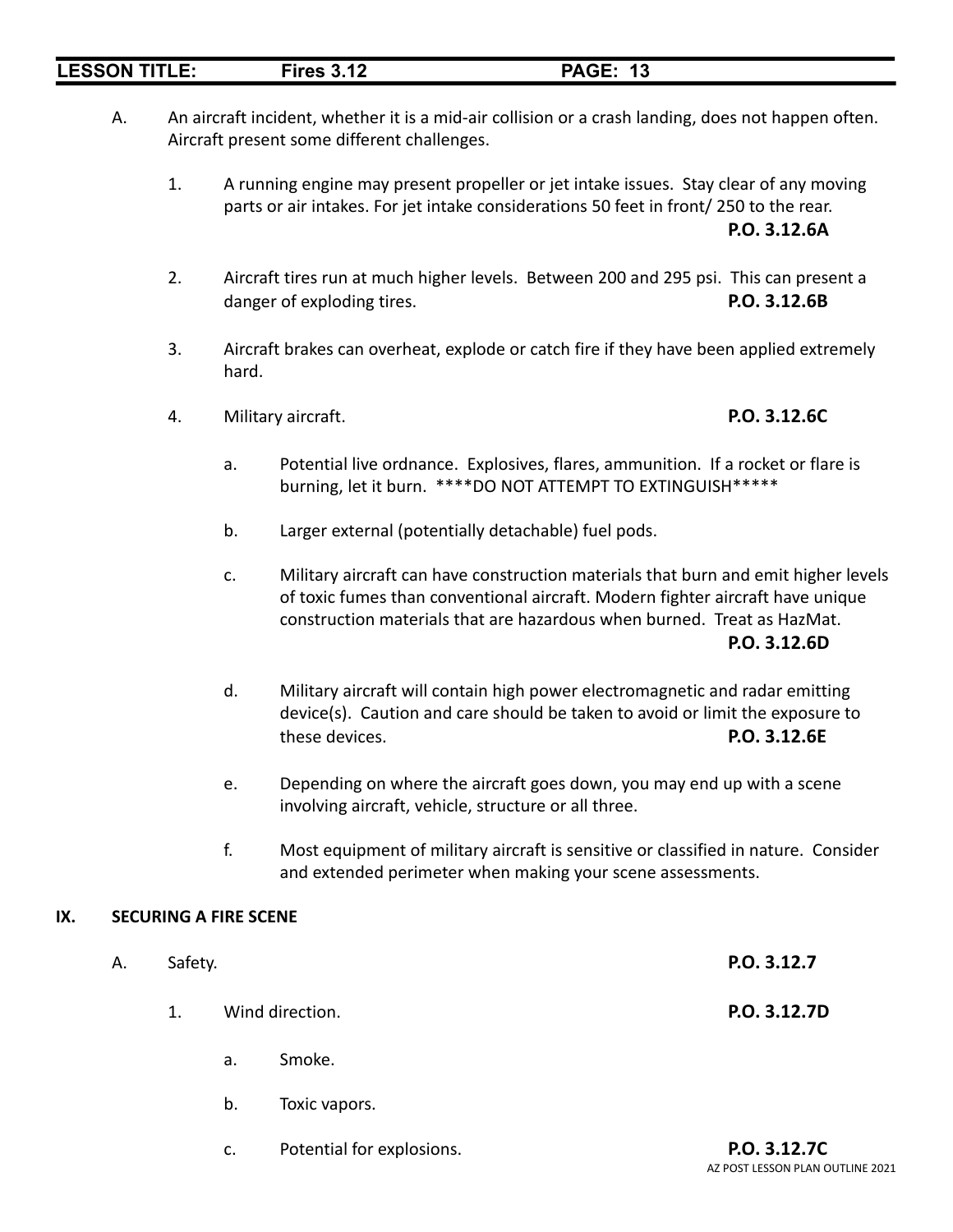|    | 2. |             | Secure perimeter.                                                                                                                                                                                                                                                                                                                  |              |
|----|----|-------------|------------------------------------------------------------------------------------------------------------------------------------------------------------------------------------------------------------------------------------------------------------------------------------------------------------------------------------|--------------|
|    |    | a.          | Flares (not near fire hoses or liquid spills).                                                                                                                                                                                                                                                                                     |              |
|    |    | b.          | Cones, barricades, etc.                                                                                                                                                                                                                                                                                                            |              |
|    |    | c.          | Crime scene tape.                                                                                                                                                                                                                                                                                                                  |              |
|    | 3. | Render aid. |                                                                                                                                                                                                                                                                                                                                    |              |
|    | 4. |             | Occupants/bystanders (evacuate).                                                                                                                                                                                                                                                                                                   |              |
| В. |    |             | Scene access by fire vehicles, ambulances, and other emergency personnel/vehicles, etc.<br>Position your vehicle to allow enough space for fire equipment to have enough room to pass. If<br>you are not by your vehicle and it needs to be moved, you can inadvertently prevent emergency<br>equipment from getting to the scene. | P.O. 3.12.7A |
| C. |    |             | Access to fire hydrants, including placement of hoses across roadways.                                                                                                                                                                                                                                                             |              |
|    | 1. |             | No one drives over fire hoses.                                                                                                                                                                                                                                                                                                     | P.O. 3.12.7B |
|    | 2. |             | (Title 28 violation, A.R.S. §28-897).                                                                                                                                                                                                                                                                                              |              |
| D. |    |             | Potential to redirect traffic for extended periods of time.                                                                                                                                                                                                                                                                        | P.O. 3.12.7E |
|    | 1. |             | Drinking water.                                                                                                                                                                                                                                                                                                                    |              |
|    | 2. | Relief.     |                                                                                                                                                                                                                                                                                                                                    |              |
|    | 3. | Equipment.  |                                                                                                                                                                                                                                                                                                                                    |              |
| Ε. |    |             | Potential structure collapse.                                                                                                                                                                                                                                                                                                      | P.O. 3.12.7F |
| F. |    |             | Live utilities (e.g., electrical, natural gas, etc.).                                                                                                                                                                                                                                                                              | P.O. 3.12.7G |
|    | 1. |             | Rotten egg smell for a gas leak.                                                                                                                                                                                                                                                                                                   |              |
|    |    | a.          | Explosion hazards from smoking, fire, electrical shorts.                                                                                                                                                                                                                                                                           |              |
|    |    | b.          | Stay upwind and uphill if the situation permits.                                                                                                                                                                                                                                                                                   |              |
|    |    | c.          | No smoking around the area.                                                                                                                                                                                                                                                                                                        |              |

2. Downed power lines.